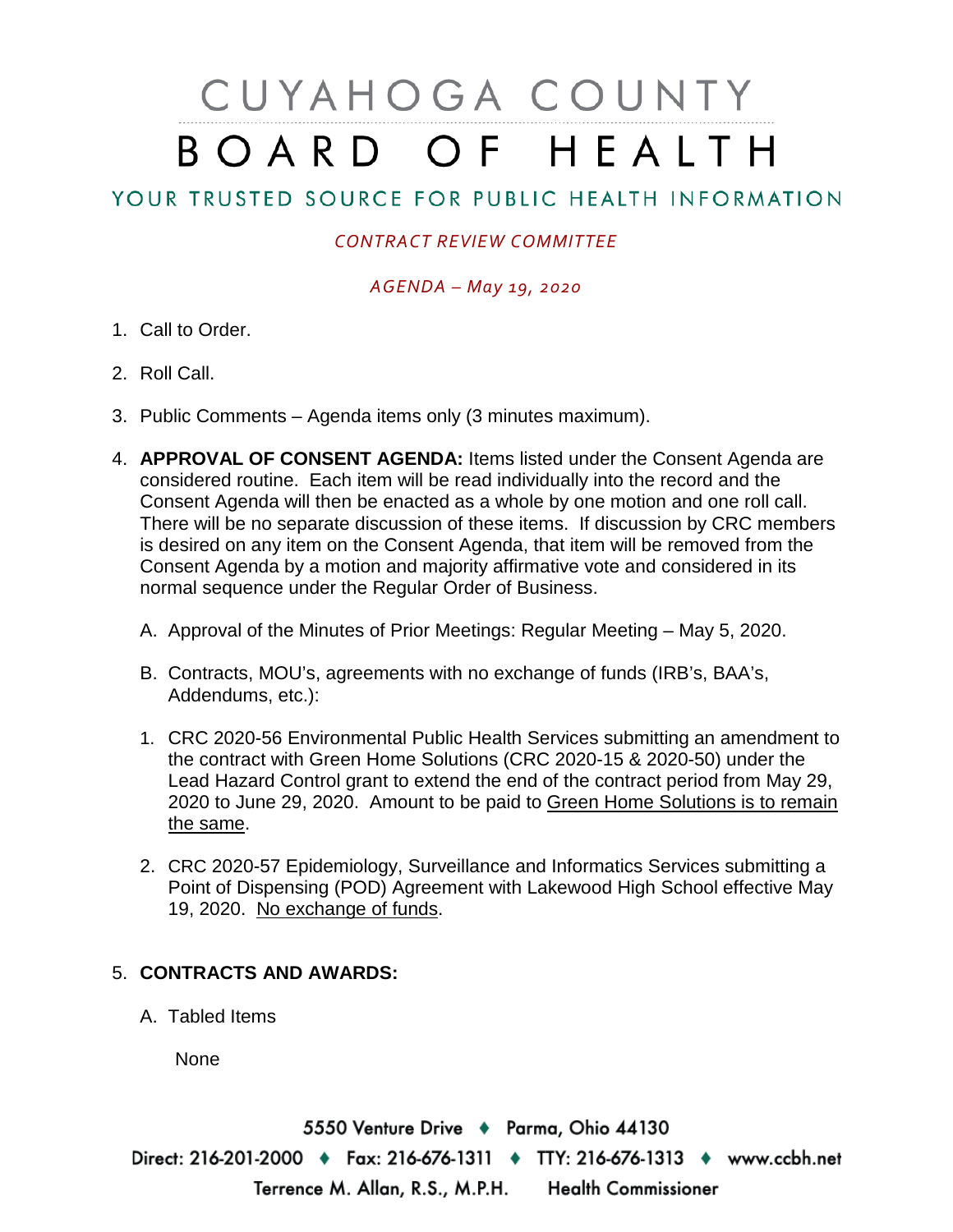- B. New Items For Review
	- 1. Bid/Quote Openings ≥ \$25,000.00

None

2. Bid/Quote Openings < \$25,000.00

None

- 3. Expenditures: Contracts < \$25,000.00
	- a. CRC 2020-58 Environmental Public Health Services submitting a contract with Berea City School District under the Adverse Childhood Experiences ACEs grant from February 1, 2020 through August 31, 2020. Amount to be paid to Berea City School District is not to exceed \$9,200.00.

Purpose: BCSD will identify participants in need of intervention, provide space for R-Rules and communicate with CCBH on project status, implementation, barriers & results. BCSD will provide exposure trips to R-Rules students to build resiliency by exposing students to healthy leisure activities within the community, college campus visits and team building.

Funding Source: 100% reimbursable through the Adverse Childhood Experiences ACEs grant.

b. CRC 2020-59 Prevention and Wellness Services submitting a contract with Pisanick Partners, LLC under the USDA Farm to School grant from May 1, 2020 through December 31, 2020. Amount to be paid to Pisanick Partners, LLC is not to exceed \$20,000.00.

Purpose: To create recipe videos for the Feed Our Future program.

Funding Source: 100% reimbursable through the FY2021 USDA Farm to School grant.

c. CRC 2020-60 Prevention and Wellness Services submitting a contract with Radio One under the Racial and Ethical Approaches to Community Health (REACH) grant from May 6, 2020 through September 29, 2020. Amount to be paid to with Radio One is not to exceed \$10,000.00.

Purpose: To provide communications and marketing to support the REACH grant activities.

Funding Source: 100% reimbursable through the FY2020 REACH grant.

5550 Venture Drive + Parma, Ohio 44130

Direct: 216-201-2000 ♦ Fax: 216-676-1311 ♦ TTY: 216-676-1313 ♦ www.ccbh.net

Terrence M. Allan, R.S., M.P.H. **Health Commissioner**